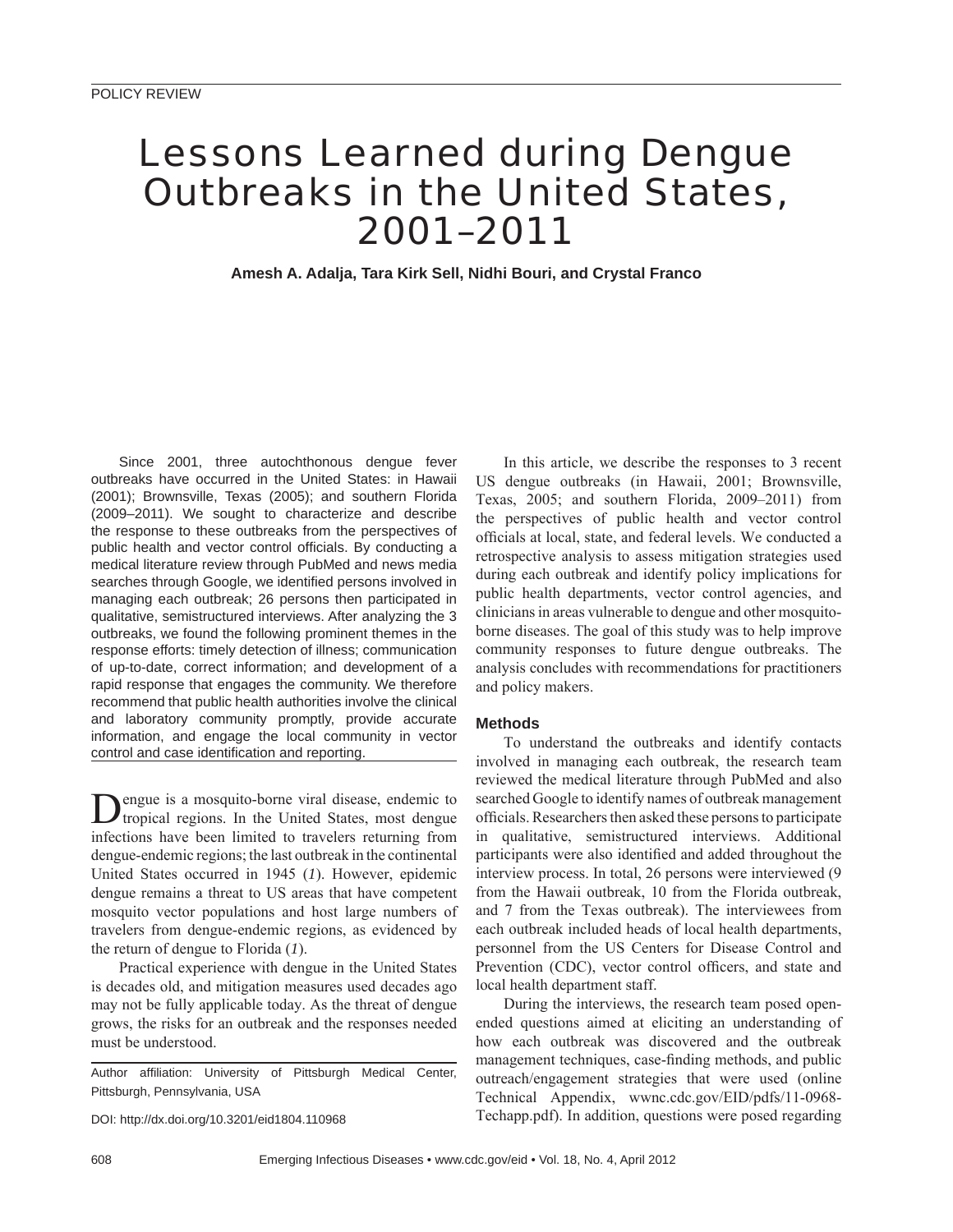the usefulness of specific interventions, including the interactions between city, county, state, and federal public health authorities, and outreach to physicians. As a final question, each interview participant was asked to describe what he or she would have done differently or what activities he or she would recommend for a future outbreak.

# **Outbreak Findings**

## **Hawaii, 2001**

# **Initial Case**

The Hawaii outbreak was discovered in September 2001 by a non-island physician temporarily employed in the rural region of Hana on Maui. Before 2001, autochthonous dengue infections had last been definitively reported in Hawaii in 1944. (Two suspected cases were reported to have occurred in German travelers to Hawaii in 1995 [*2*]. In March 2011, however, 4 cases of dengue were confirmed on Oahu. Although travel-related dengue is not an uncommon diagnosis in Hawaii, these cases were acquired locally [autochthonous] [*3*].) Therefore, dengue was not considered in the differential diagnosis for persons without a travel history who sought treatment. The physician made a clinical diagnosis on the basis of the initial patient's symptoms and alerted the Hawaii Department of Health, prompting an investigation that uncovered additional suspected autochthonous cases. However, laboratory confirmation was delayed because of the events of September 11, 2001, after which air travel was suspended and specimens could not be shipped to CDC. The outbreak was not officially confirmed until September 21, 2001 (*4*).

## **Outbreak**

In all, 122 laboratory-confirmed cases were identified through 2002 (92 on Maui, 26 on Oahu, and 4 on Kauai). All isolates were typed as dengue virus type 1 (DENV-1) and had a specific envelope glycoprotein sequence, indicating that the strain was likely imported by travelers from French Polynesia, where a large DENV-1 epidemic caused by the same genotype was occurring (*4*). This outbreak was unique because it involved the less competent dengue mosquito vector *Aedes albopictus* (some interviewees speculated that this may have caused the outbreak to end relatively quickly). Cases began in a rural region of Maui, and subsequent cases were centered in areas with thick vegetation and heavy precipitation. Infections on the other islands represented local transmission. In 1 study, case-patients were found to be  $\approx$ 7 times more likely to live in homes with birds, chickens, or both, than in homes without these animals (*5*). The response was managed at the state level, with state district health officials in the

chain of command. CDC provided technical assistance. Interviewees noted that during the outbreak, tension existed between responding parties over jurisdictional issues that largely remained unresolved.

In addition to the epidemiologic and vector control response to the outbreak, officials also had to address issues that were politically and publicly sensitive. Because the Hawaii economy depends on tourism, the response had to balance the need for protective action on the part of local residents and tourists with the need to avoid discouraging tourism. Additionally, although some members of the public were concerned about the negative effects of pesticide use, others demanded that spraying be conducted around schools (which had questionable utility in combating the outbreak). Finally, community engagement practices had to be tailored to the needs of specific localities. For example, on 1 island, attendance at town hall meetings was high, but on another island, attendance at similar meetings was low. However, public health officials believed that residents of this second island were more receptive to receiving information from fliers distributed in general stores.

## **Mitigation and Response**

After dengue cases in Maui were discovered, state health department officials began an aggressive campaign of public engagement involving town hall meetings, doorto-door campaigns to identify case-patients and educate the public about mosquito abatement, and media messaging (television, radio, and Internet). A public relations agency was hired to help manage questions from the public. The state health department announced daily case counts at press conferences, and highway checkpoints were established for distribution of mosquito repellent. In addition, health officials engaged car rental agencies and hotels to distribute educational brochures for travelers and tourists.

Upon request, CDC deployed Epidemiologic Intelligence Service officers as well as vector experts to Hawaii. *Ae. albopictus* mosquitoes were soon found to be propagating the outbreak. Vector control activities included spraying to kill adult mosquitoes (adulticiding) within a 200-m radius around homes of case-patients, breeding-site control activities such as trash collection and elimination of standing water, and door-to-door campaigns to educate the public about eliminating mosquitoes around homes.

Persons who were interviewed emphasized that during vector control activities, they focused on addressing mosquito breeding sites and not on potential building code violations or the farming of prohibited plants. Outreach to clinicians included grand rounds presentations, visits with clinicians, and encouragement and support for clinicians to conduct testing of suspected case-patients.

An unpublished communications study was conducted by the Hawaii Department of Health during the outbreak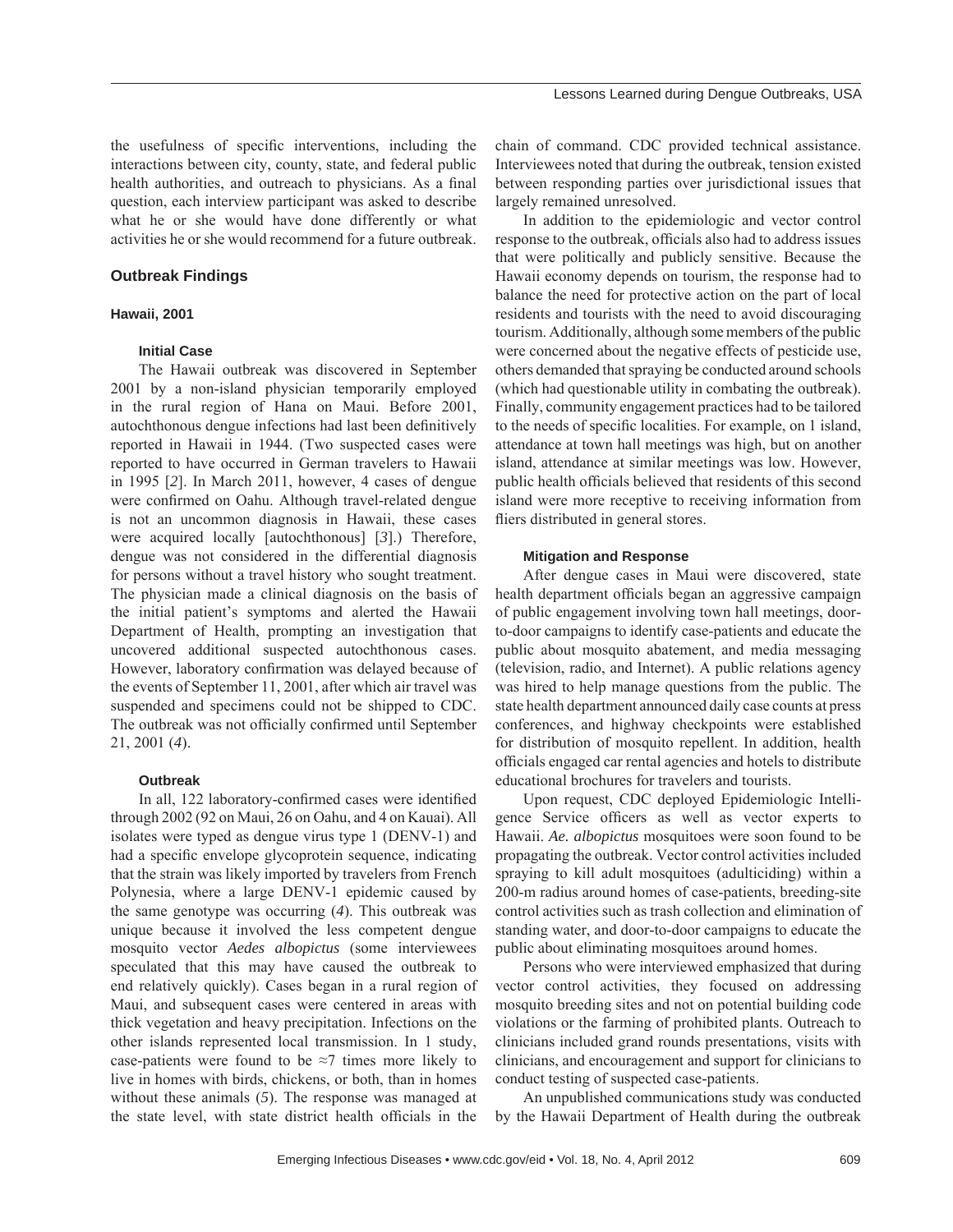# POLICY REVIEW

to assess the general public's response to key public health messages. Some key conclusions from this study included the finding that  $16 \ (40\%)$  of 90 residents surveyed stated that they took action to prevent dengue. Of those who took action, 74% eliminated stagnant water outside their homes and 63% took action to prevent mosquitoes from entering their homes (Hawaii Department of Health, unpub. data). Conclusions drawn from Hawaii's response to the outbreak are listed in the Table.

#### **Brownsville, Texas, 2005**

#### **Initial Case**

In July 2005, a diagnosis of dengue hemorrhagic fever (DHF) was made for a woman who had become ill with symptoms consistent with dengue in June. She had traveled from Brownsville to Mexico for treatment and received a clinical diagnosis of dengue in Mexico. She returned to the United States and was hospitalized as symptoms progressed. At that time, although she was given a diagnosis of murine typhus in Texas, doctors conducted serologic testing for dengue virus. The collection of blood samples was facilitated by CDC's Border Infectious Disease Surveillance project in conjunction with other CDC programs. The woman had no history of travel to Mexico in the 2 months before her illness, and her current dengue infection (presumably not her first, given the occurrence of DHF) had occurred in Texas (*6*,*7*)*.* 

## **Outbreak**

Limited outbreaks of locally acquired dengue have occurred sporadically since 1980 in areas of Texas that border Mexico (*7*,*8*). During the 2005 Brownsville outbreak, 25 cases of dengue were found, 3 autochthonous cases and 22 in persons who had traveled to Mexico. This outbreak was part of an epidemic that included 1,251 cases of dengue in the bordering Mexican state of Tamaulipas during August 2005 (*7*). The outbreak was managed by using city, county, and state resources; CDC conducted Border Infectious Disease Surveillance project work and serosurveys. Laboratory testing for cases was performed by the state department of health. Serosurveys indicated evidence of recent dengue virus infection in 4% of the population of Brownsville (*6*. In a risk factor analysis, Brownsville residents with properties smaller than the median lot size were 15 times more likely to be seropositive for dengue, whereas non–US-born residents were 3 times more likely to be seropositive (*6*).

## **Mitigation and Response**

Because of the risk of acquiring dengue in the regions of Texas bordering dengue-endemic Mexico, officials at the Texas State Department of Health had conducted a series of workshops in 2004 to develop mitigation and response tools, including plans for community clean-up days as well as a school play to educate schoolchildren about dengue. After the initial case was identified in 2005, health officials expanded case-finding activities through direct contact with clinicians, medical record reviews, and serosurveys.

Once the outbreak was confirmed, health officials undertook additional education efforts, including town hall meetings, visits to physicians' offices, and media messaging (including the media in Mexico). The main thrust of their efforts was to increase discovery, diagnosis, and reporting of cases. This effort included facilitating collection of blood samples and testing them at the state health department. Increased vector control activities, including sampling of mosquitoes for dengue virus, were also conducted. However, some interviewees questioned the use of the latter because it was thought to divert resources and have poor predictive power. Health officials stressed that in areas of Brownsville with clusters of "fevers of unknown

| Table. Lessons learned during US dengue outbreaks, 2001-<br>2011* |                                                                                                                                                                                                                                                                                                                                                                                                                                                                                                                                                                                                                                                                                                                                                                                  |
|-------------------------------------------------------------------|----------------------------------------------------------------------------------------------------------------------------------------------------------------------------------------------------------------------------------------------------------------------------------------------------------------------------------------------------------------------------------------------------------------------------------------------------------------------------------------------------------------------------------------------------------------------------------------------------------------------------------------------------------------------------------------------------------------------------------------------------------------------------------|
| Location, year                                                    | Lessons learned                                                                                                                                                                                                                                                                                                                                                                                                                                                                                                                                                                                                                                                                                                                                                                  |
| Hawaii, 2001                                                      | Populations are not completely homogeneous,<br>and messages should be tailored to specific<br>locales.<br>Tourism concerns must be balanced with<br>public health response.<br>Community engagement activities are<br>palatable to the public when nonpunitive,<br>actionable initiatives are undertaken by public<br>health agencies.<br>A communication study validates the<br>community engagement approach, with<br>substantial numbers of residents aware of the<br>outbreak and those taking actions performing<br>the correct action.<br>A lack of in-state testing capacity delays<br>confirmation of the outbreak.<br>Although the Aedes albopictus mosquito is a<br>competent vector, its involvement may limit this<br>outbreak in a rural Hawaii setting, especially |
| Brownsville,<br><b>Texas, 2005</b>                                | with prompt outbreak control efforts.<br>Nearby foci of endemicity make dengue a<br>continual threat, including the possibility of<br>dengue hemorrhagic fever.<br>Involving CDC/BIDS facilitates fast<br>identification of the index case.<br>Pre-outbreak awareness of and preparation for<br>the potential threat of dengue enhances the<br>ability to respond to an actual outbreak.                                                                                                                                                                                                                                                                                                                                                                                         |
| Florida, 2009-<br>2011                                            | An aggressive multimodal campaign engages<br>the public.<br>Door-to-door vector control activities are<br>essential; the ability to inspect property without<br>homeowner permission improves coverage.<br>Clear communication with tourism officials<br>diminishes the possibility of opposing<br>viewpoints.                                                                                                                                                                                                                                                                                                                                                                                                                                                                   |

\*CDC, Centers for Disease Control and Prevention; BIDS, Border Infectious Disease Surveillance.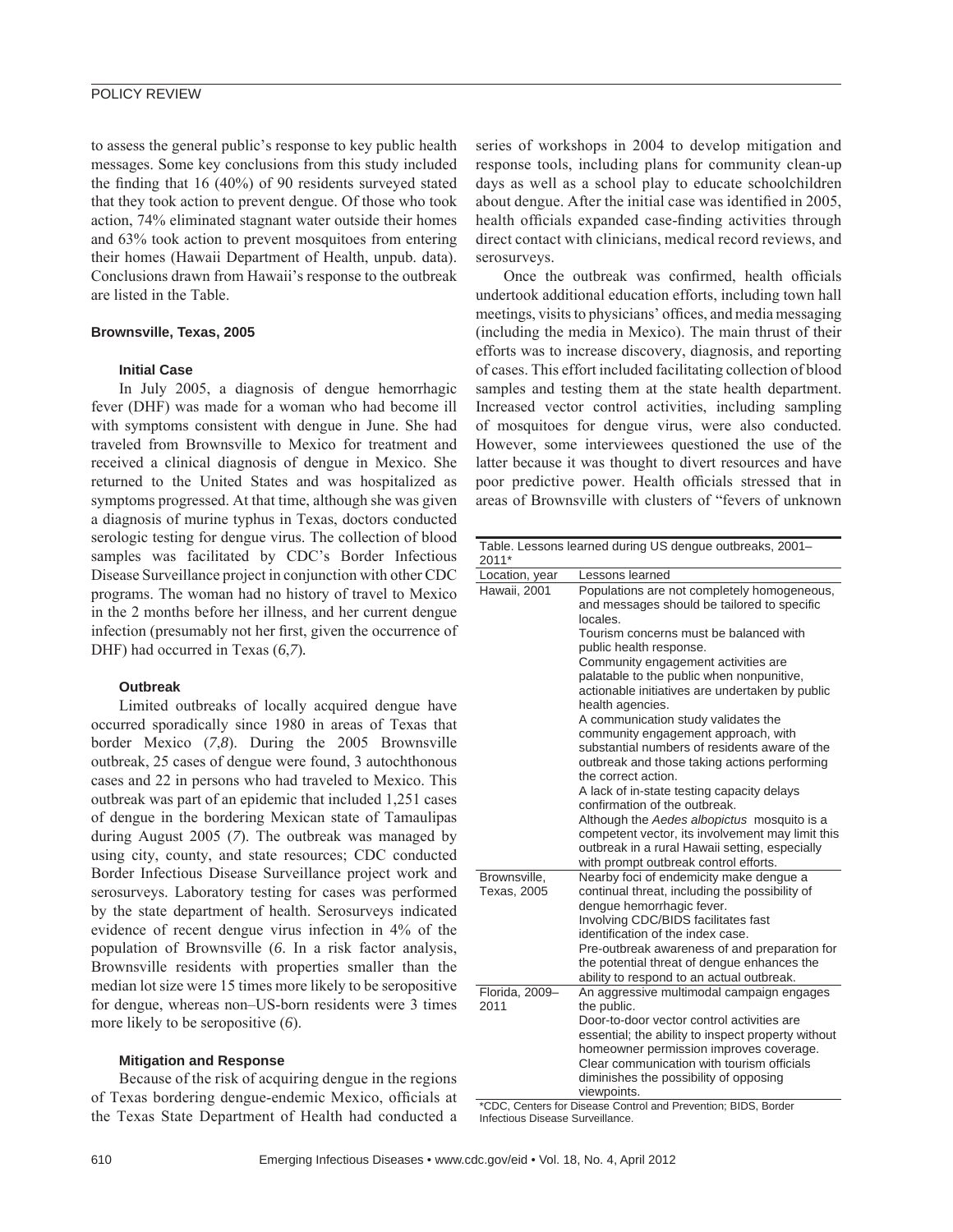origin" (possibly representing unrecognized dengue cases), vector control was crucial.

Currently, Brownsville ranks dengue as a top priority and maintains ongoing efforts to combat it, including reducing mosquito breeding sites and increasing public awareness of dengue symptoms through a federal Environmental Protection Agency grant (e.g., encouraging use of reusable shopping bags with dengue information, direct mailings, and television interviews with health authorities).

The Brownsville outbreak also highlights the need for ongoing surveillance for vector-borne diseases, especially as decreases in funding for these activities are anticipated. The conclusions we drew from Brownsville's response are listed in the Table.

## **Florida, 2009–2011**

## **Initial Case**

In September 2009, a physician in New York notified Florida's Monroe County Health Department of a diagnosis of dengue fever in a traveler returning from Key West (the patient had not traveled to other locations), heralding the first autochthonous dengue case in Florida since 1934. After identification of the first case, enhanced case-finding activities uncovered more autochthonous cases in Key West (*1*).

#### **Outbreak**

Ultimately, in Key West, Monroe County, 90 cases were identified as part of the outbreak (27 cases in 2009 and 63 in 2010) (*1*,*9*). A 2009 serosurvey indicated that 5.4% of Key West residents had evidence of recent dengue virus infection (*1*). In 2010–2011, autochthonous dengue fever was also discovered in 5 other Florida counties: Broward (1 case), Hillsborough (1 case), Martin (1 case), Palm Beach (2 cases), and Miami-Dade (3 cases). In at least 2 of these instances, the dengue serotype recovered was distinct from the Monroe County serotype, indicating >1 introduction of dengue into Florida (*9*–*11*). Interviewees from Key West stated that their cases were centered in the Old Town area of Key West, a tourist area and where the so-called Key West lifestyle is common. Interviewees stated that this lifestyle, which involves spending a high proportion of time outdoors and keeping house windows open, was thought to be responsible for the transmission of the virus.

#### **Mitigation and Response**

At the time of discovery of the outbreak, the priority of Monroe County Health Department was to prevent deaths from dengue. The health department began a campaign in collaboration with the Florida Keys Mosquito Control District to control the outbreak. Response strategies used in

Key West included town hall meetings, door-to-door visits/ inspections, a public information telephone line, tourism council press releases, editorials, dispatching a biologist to schools, and the use of a television program (called Mosquito TV). Outreach to clinicians was performed through visits from health department personnel. Interviewees also stated that a frank discussion with tourism officials was held, which created an environment in which public health, vector control, and tourism officials could work together. Many of the materials and response activities developed by Monroe County were used in other counties in Florida that experienced dengue cases.

Vector control activities focused on door-to-door visits at residences to assess the prevalence of mosquito breeding sites so authorities could intervene if mosquitoes were found. When breeding sites were discovered, residents were asked to participate in inspections of their property and were instructed on how to eliminate breeding sites. In some cases, when properties proximate to dengue casepatients were not easily accessible (because of a resident's absence), vector control officers had to scale fences. Although Florida law sanctions these actions and authorizes fines for those who hinder mosquito control, officials did not issue fines. Vector control officials reported that often the same properties had repeat violations, highlighting the difficulties in changing behavior. In Florida, funding for vector control activities varies at the county level; for example, Monroe County is funded by a dedicated property tax (which covers vector as well as nuisance mosquitoes), while Broward and Miami-Dade vector control activities are funded through general funds. The variance in funding sources for vector control efforts affects the annual amount of funding allocated because budgets may allocate funds for vector control differently each year.

In January 2011, the Monroe County Health Department launched an initiative called ABCD (Action to Break the Cycle of Dengue), which is designed to "draw more members of the public into the fight against" dengue. The program has performed such activities as encouraging cemeteries to dump standing water, a "Fight the Bite" poster contest, continued posting of door hangers with dengue information, neighborhood cleanups of mosquito breeding sites, and creating cartoon characters to communicate information about dengue to children (and adults) (Figures 1, 2). Conclusions drawn from Florida's response to the outbreak are listed in the Table.

## **3 Key Recommendations**

## **Involve Clinical and Laboratory Community Promptly**

First, we recommend that state and local public health agencies in areas at risk for autochthonous dengue engage the clinical community and develop capacity to better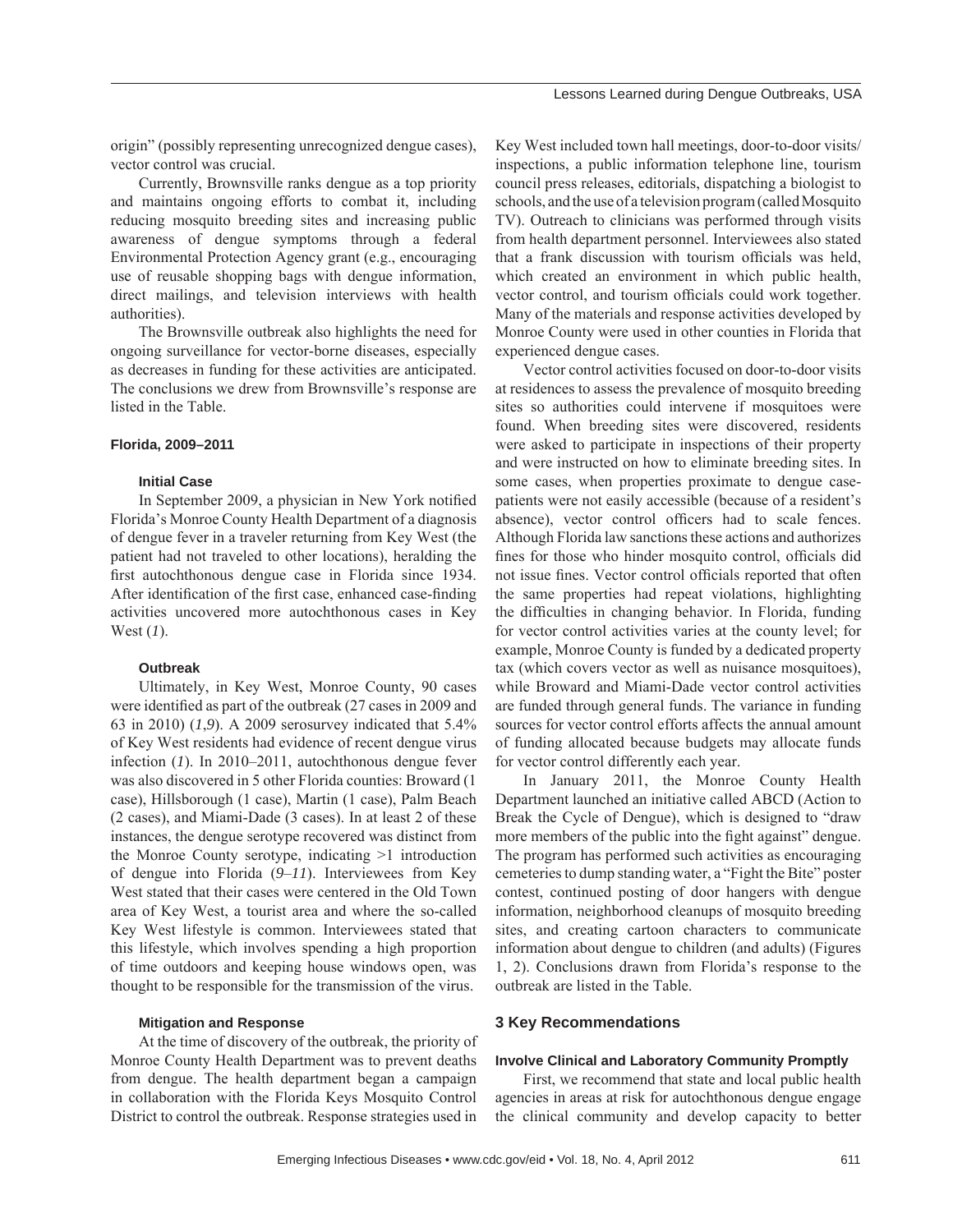

Figure 1. Example of an activity to engage the public in controlling dengue outbreaks, Florida, USA, 2009–2011.

ensure prompt clinical diagnosis and laboratory detection of this disease. Early recognition and identification of dengue, a nationally reportable disease since 2010, are critical for successful response. In 2 of the outbreaks (Hawaii and Florida), clinicians from outside the outbreak area made the diagnosis. After suspected dengue cases were reported, local health department and mosquito control officials were able to act on this information to initiate their response.

These scenarios highlight the value of physician awareness of the signs, symptoms, and diagnostic testing related to dengue, especially in areas most at risk for autochthonous dengue (those areas with 1 or both of the competent mosquito vectors and a population of travelers from disease-endemic regions). Public health departments should dedicate time and effort to engage the clinical community in issues related to dengue. Clinicians in areas at risk for dengue—as well as those in areas that receive travelers from dengue-endemic regions—should know the signs and symptoms of the disease and the requirements for laboratory testing and confirmation and should report suspected and confirmed cases to public health departments.

In areas at risk for dengue, laboratories capable of doing on-site testing should be identified beforehand, and

plans for sample collection should be predetermined. In localities where testing is not available, alternative plans for rapid and efficient testing should be developed. This information should be disseminated. In Hawaii, testing was not available in any laboratory within the state, and confirmation of the outbreak was delayed because of the need to ship samples to CDC. In the other outbreaks, testing could not be done locally but was done at the state level. Interviewees stated that the ability to confirm dengue fever—which may be difficult to distinguish clinically from influenza—is hampered when access to testing is not available locally.

In these 3 outbreaks, public health laboratories conducted most testing. However, private laboratories also demonstrated the ability to perform dengue serologic testing (and in Florida were first to confirm dengue  $[1]$ ), illustrating that laboratory capacity need not be solely the responsibility of public health authorities. In fact, commercial laboratory chains offer serologic testing, and an IgM serologic test (cleared by the US Food and Drug Administration) is available that will enhance the confidence of public health departments in the assay (12) because the test result will clearly reflect current infection. However, infection with other flaviviruses may produce false-positive serologic results. In addition, IgM results can be negative in a proportion of samples from persons with secondary dengue infections (*13*). PCR and serotyping work would still require the use of CDC or university laboratories.

#### **Provide Accurate Information**

Second, we recommend that public health agencies involved in responding to an outbreak of dengue



Figure 2. Cartoon character used in public relations campaign to control dengue outbreaks, Florida, USA, 2009–2011.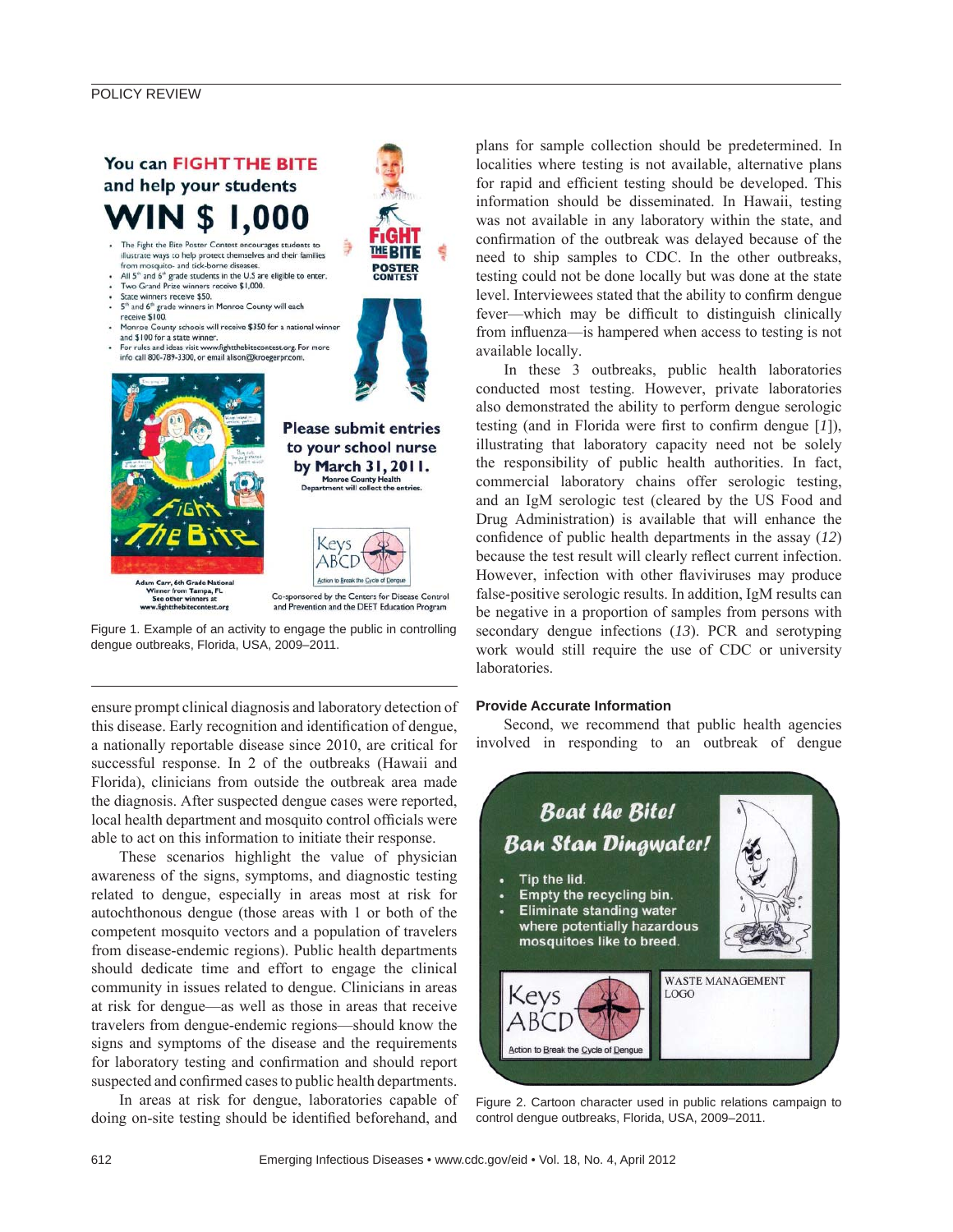commit themselves to providing accurate and up-todate information to the public, other public health and vector control jurisdictions, policy makers, and the clinical community. During the 3 dengue outbreaks, communication flowed in many directions. Ensuring the flow of information among health jurisdictions, the public, and mosquito control personnel is essential for managing an outbreak. Because dengue is a mosquito-borne disease, it necessarily will encompass a wide variety of entities in outbreak management and inclusion of a more extensive group of stakeholders than a disease not involving a vector.

Once dengue is detected, no delay should occur in telling the public about the outbreak or in disseminating strategies to minimize risk. Open communication will enhance public trust and make persons and communities more likely to participate in response and mitigation activities. In Hawaii, daily press conferences were critical to updating the public on the status of the outbreak. In other outbreaks, using door hangers and other media to relay information about dengue was instrumental. Honest communication, tailored to public needs and to the ways that a population best receives information, is the most effective way to gain the public's trust and cooperation in outbreak response (*14*). Public messaging should also provide specific actions that members of the public can take to protect themselves, their families, and their communities.

Interagency communication to political leadership about the risks and benefits of action is also an integral part of dengue outbreak response. Although, in general, relations between agencies and political leadership were constructive in each of the 3 outbreaks analyzed here, delayed initiation of coordination between government entities occasionally expended valuable time or led to contradictory public messages. Local public health and mosquito control agencies in areas with competent vector mosquito species should establish lines of communication with one another, with local and state governments, and with CDC before an outbreak. Concerns about the effects on tourism should be considered but should not interfere with effective public health management.

## **Engage Affected Community in Vector Control, Case Identifi cation, and Case Reporting**

Third, we recommend that the public health response to an outbreak of dengue in the United States focus on engaging the affected community in vector control activities, case identification, and case reporting. The chief means of combating dengue is reducing mosquito populations. Given that dengue mosquito vectors are peridomestic and have breeding sites close to human dwellings, often in backyards, public engagement in mosquito abatement is essential for controlling a dengue outbreak (*15*). Each of the 3 US outbreaks mobilized the public to combat mosquitoes.

The door-to-door efforts of mosquito control and public health personnel to educate residents and facilitate their engagement in the fight against dengue were deemed by interviewees as some of the most effective mitigation activities undertaken to control the outbreaks. All localities noted that one-on-one contact with the public played a key role in their outbreak response efforts. These activities will still require population-level evaluation to fully validate their effectiveness, however. Other mosquito abatement activities, such as aerial spraying, were often considered superfluous by interviewees.

Public health and vector control officials should engage directly with residents to identify case-patients and remove mosquito breeding sites from their properties. Simple tasks such as dumping standing water are essential and easy to perform. In addition, the focus of response should be on community engagement measures to control dengue, rather than on punitive measures (i.e., pest control citations or citations for other code violations). A positive approach to public engagement for dengue response will help avoid conflict with residents, will make residents more apt to participate in mosquito control and case reporting, and will build trust with local public health officials. An integrated response directed by vector control and public health officials that melds with community efforts may be the optimal approach (*16*).

Dr Adalja is an associate at the Center for Biosecurity and adjunct instructor in the Department of Medicine's Division of Infectious Diseases at the University of Pittsburgh School of Medicine and University of Pittsburgh Medical Center. His research interests include bioterrorism and other public health emergencies.

## **References**

- 1. Centers for Disease Control and Prevention. Locally acquired dengue—Key West, Florida, 2009–2010. MMWR Morb Mortal Wkly Rep. 2010;59:577–81.
- 2. Jelinek T, Dobler G, Nothdurft HD. Evidence of dengue virus infection in a German couple returning from Hawaii. J Travel Med. 1998;5:44–5. http://dx.doi.org/10.1111/j.1708-8305.1998.tb00458.x
- 3. Hawaii State Department of Health. DOH investigates cases of dengue fever on Oahu and asks public and medical community to be vigilant. March 24, 2011 [cited 2011 May 11]. http://hawaii.gov/ health/about/pr/2011/11-028.pdf
- 4. Effler PV, Pang L, Kitsutani P, Vorndam V, Nakata M, Ayers T, et al. Dengue fever, Hawaii, 2001–2002. Emerg Infect Dis. 2005;11:742–9.
- 5. Hayes JM, Rigau-Perez JG, Reiter P, Effler PV, Pang L, Vorndam V, et al. Risk factors for infection during a dengue-1 outbreak in Maui, Hawaii, 2001. Trans R Soc Trop Med Hyg. 2006;100:559–66. http:// dx.doi.org/10.1016/j.trstmh.2005.08.013
- 6. Ramos MM, Mohammed H, Zielinski-Gutierrez E, Hayden MH, Lopez JL, Fournier M, et al. Epidemic dengue and dengue hemorrhagic fever at the Texas–Mexico border: results of a householdbased seroepidemiologic survey, December 2005. Am J Trop Med Hyg. 2008;78:364–9.